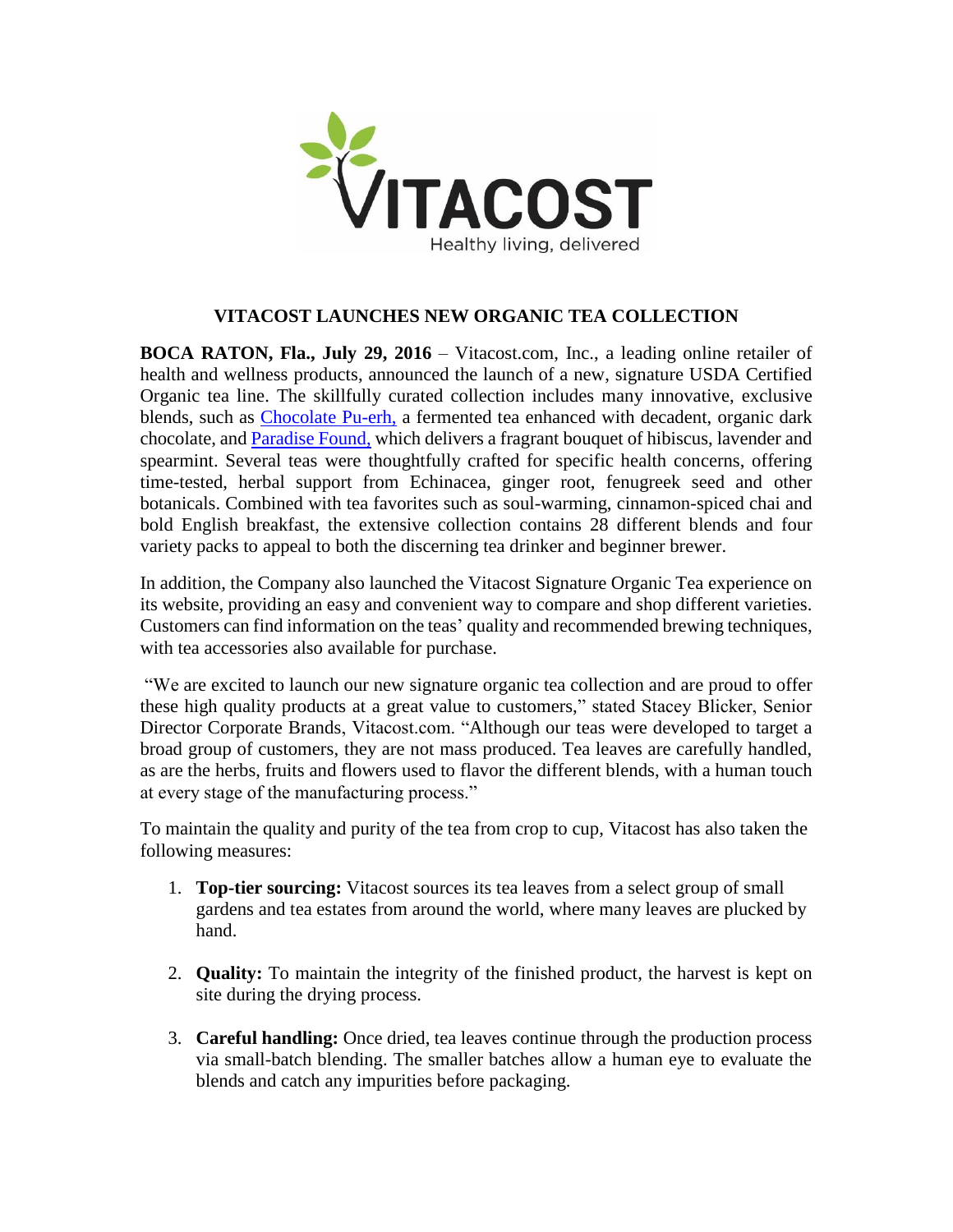- 4. **Thoughtful materials:** The teas are packaged loose leaf or in biodegradable and fully compostable sachets made from Soilon, a fine mesh. The sachets also have a pyramid-shaped design, which allows the leaves to float freely when steeping to promote a more full-flavored brew.
- 5. **Organic certification:** A 2015 survey of over 800 Vitacost.com shoppers confirmed that "organic" was an important attribute when considering a tea purchase. With the customer in mind, every tea under the new signature line is USDA Certified Organic.

In addition to the varieties mentioned above, the collection features a large selection of herbal teas, including exclusive-to-Vitacost teas such as Dandy Roast Organic Dandelion [Herbal Tea,](http://www.vitacost.com/vitacost-organic-dandy-roast-herbal-tea-dandelion-16-sachets-5) combining the power of wild flowers with a smooth balance of bitter and sweet. To please traditional palates, the collection offers the elegant flavor of Royal Earl [Grey Organic Black Tea](http://www.vitacost.com/vitacost-organic-black-tea-royal-earl-grey-16-sachets-2) , which showcases a unique blend of bergamot oranges and black tea leaves. For a more balanced mix of traditional and exotic, [Berry Green Organic](http://www.vitacost.com/vitacost-organic-berry-green-tea-hibiscus-strawberry-16-sachets-6)  [Hibiscus-Strawberry Green Tea](http://www.vitacost.com/vitacost-organic-berry-green-tea-hibiscus-strawberry-16-sachets-6) delivers a tart berry flavor and refreshing spearmint undertones, combining the benefits of green tea with the sweet flavor of fresh fruit. Variety packs offer customers a sampling of several blends that are similar in flavor, form or function, including the [Vitacost Organic Dreamy Escape Relaxation Tea Sampler,](http://www.vitacost.com/vitacost-organic-dreamy-escape-relaxation-tea-sampler-assorted-flavors-16-sachets-1) featuring four different tea blends that are known to be soothing.

To shop the Vitacost signature organic tea collection or to get more information and brewing instructions, please visit [http://www.vitacost.com/vitacost-tea.](http://www.vitacost.com/vitacost-tea)